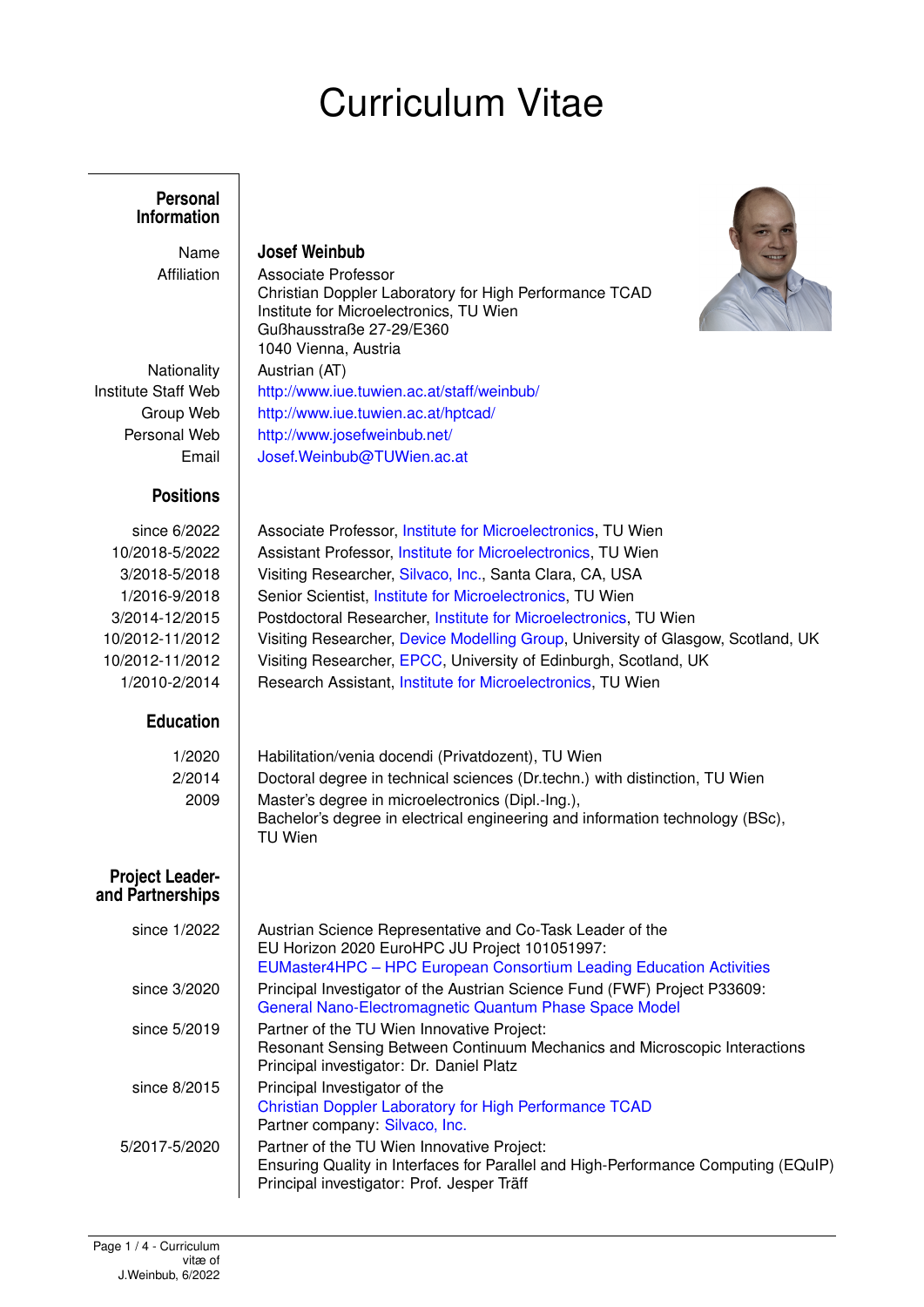| 4/2016-4/2019                          | Principal Investigator of TU Wien Innovative Project:<br>Parallel 3D Mesh Generation for Bio-Micro- & Nanoelectromechanical Systems                                                          |
|----------------------------------------|----------------------------------------------------------------------------------------------------------------------------------------------------------------------------------------------|
| 2/2015-12/2018                         | Co-Principal Investigator of the VSC School research project: ViennaCL                                                                                                                       |
| 12/2016-10/2017                        | Principal Investigator of the US Office of Naval Research Global CSP project:<br>International Wigner Workshop 2017                                                                          |
| 7/2015-7/2016                          | Co-Principal Investigator of the NVIDIA GPU Research Center at the TU Wien                                                                                                                   |
| <b>Additional</b><br><b>Positions</b>  |                                                                                                                                                                                              |
| since 5/2022                           | Guest Editor, IEEE Nanotechnology Magazine,<br>Special Issue on Theory, Modeling and Design for Nanodevices                                                                                  |
| since 7/2021                           | Member, IEEE Nanotechnology Council, Modeling and Simulation Committee                                                                                                                       |
| since 4/2020                           | Associate Editor, Journal of Computational Electronics                                                                                                                                       |
| since 12/2014                          | Co-Founder and Steering Committee Member, Wigner Initiative                                                                                                                                  |
| 10/2018-5/2022                         | Chair of Curriculum Commission, TU Wien Master's Program<br><b>Computational Science and Engineering</b>                                                                                     |
| 10/2016-5/2022                         | Substitute Member of the Senate, TU Wien                                                                                                                                                     |
| 9/2020-12/2021                         | Guest Editor, Journal of Computational Electronics,<br>Special Issue on Wigner Functions in Computational Electronics and Photonics                                                          |
| 12/2019-6/2020                         | Habilitation Committee Member, Lado Filipovic, TU Wien                                                                                                                                       |
| 4/2019-12/2019                         | Habilitation Committee Substitute Member, Albana Ilo, TU Wien                                                                                                                                |
| 12/2016-8/2019                         | Member of IDC Technical Computing Advisory Panel<br>HPC User Forum, IDC, St. Paul, Minneapolis, USA                                                                                          |
| 3/2016-9/2018                          | Founder and Working Group Chair, TU Wien Master's Program<br><b>Computational Science and Engineering</b>                                                                                    |
| 2016                                   | PhD Committee Member of Václav Hapla, TU Ostrava, Czech Republic                                                                                                                             |
| 2015                                   | Guest Editor, Journal of Computational Electronics,<br>Special Issue on Wigner Functions                                                                                                     |
| 2014-2015                              | Co-Founder, Organizer of the luE Summer of Code, TU Wien<br>(Co-)Supervision of 16 summer intern students                                                                                    |
| 2011-2014, 2016                        | Co-Founder, (Deputy) Head, and Mentor of the<br>Google Summer of Code Organization<br><b>Computational Science and Engineering at TU Wien</b>                                                |
|                                        | Supervision of 30+ researchers, 10+ software projects, and 52 interns                                                                                                                        |
| <b>Conference</b><br><b>Activities</b> |                                                                                                                                                                                              |
| since 2022                             | <b>EMRS Symposium on Nanomaterials: Group-IV Semiconductor Materials for Nano-</b><br>electronics and Cryogenic Electronics<br>Scientific Committee Member                                   |
| since 2022                             | IEEE International Conference on Nanotechnology (NANO) 2022<br>Special Session Organizer                                                                                                     |
| since 2021                             | <b>IEEE Nanotechnology Materials and Devices Conference (NMDC)</b><br>Technical Program Committee Member                                                                                     |
| since 2019                             | International Workshop on Computational Nanotechnology (IWCN)<br>Advisory Committee Member (since 2019)<br>Co-Organizer and Communications Chair (2019)                                      |
| since 2017                             | Workshop on Innovative Nanoscale Devices and Systems (WINDS)<br>Communications Chair (since 2019)<br>Program Committee Member (since 2017)<br>General Chair (2018)<br>Europe Co-Chair (2017) |
| since 2015                             | International Wigner Workshop (IWW)<br>Co-Chair and Program Committee Chair (since 2015)<br>Co-Founder (2015)                                                                                |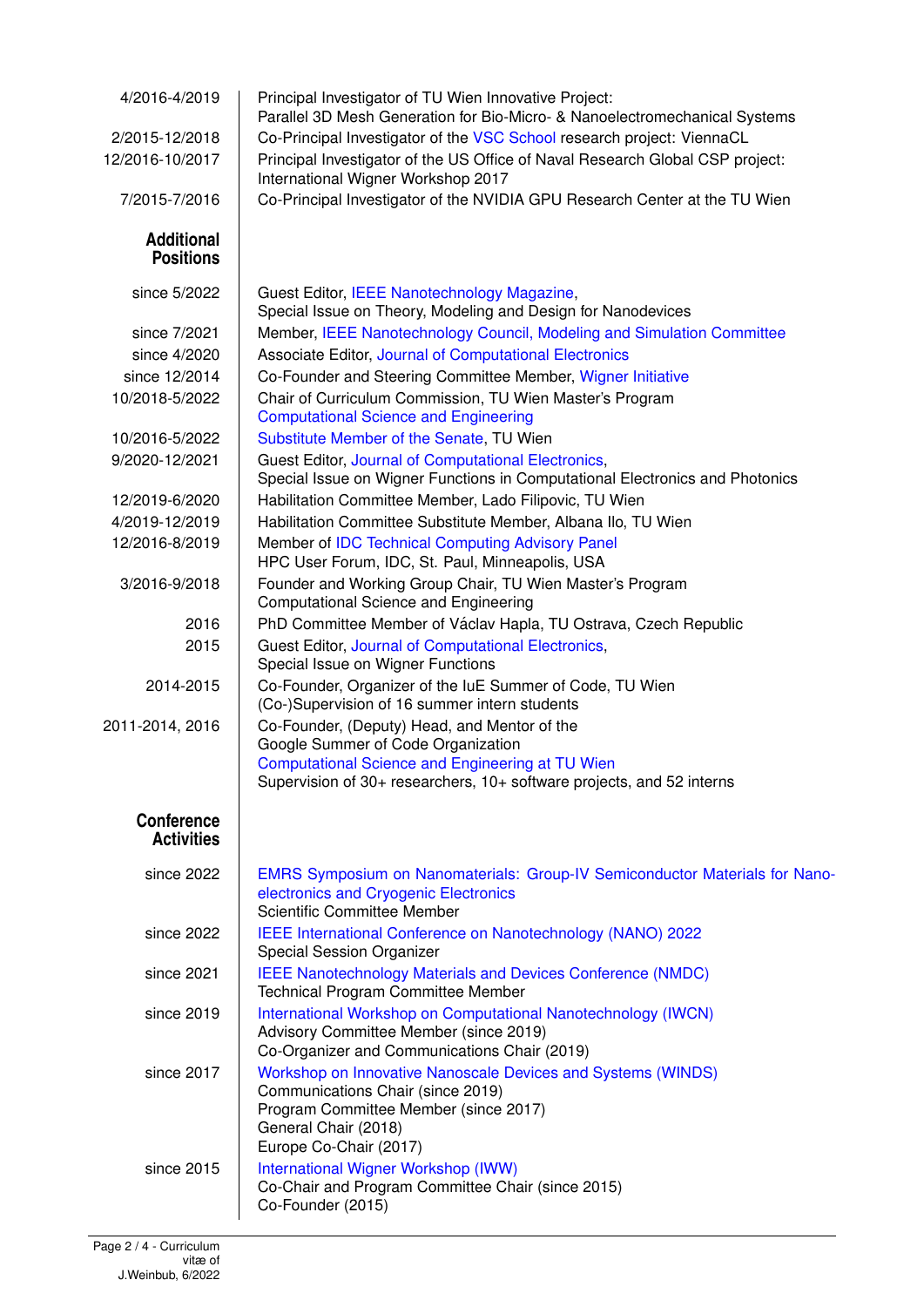| 2014-2020                            | <b>High Performance Computing Symposium (HPC)</b><br>Steering Committee Member (2019-2020)<br>Program Vice-Chair (2017-2018)<br>General Chair (2016)<br>General Vice-Chair (2015)<br>Program Committee Member (2014)                                                                                                                                                                                                                                                                                                      |
|--------------------------------------|---------------------------------------------------------------------------------------------------------------------------------------------------------------------------------------------------------------------------------------------------------------------------------------------------------------------------------------------------------------------------------------------------------------------------------------------------------------------------------------------------------------------------|
| 2017,2019                            | SIAM Conference on Computational Science and Engineering (CSE)<br>Co-Organizer: Minisymp. Computational and Numerical Methods in Electronics                                                                                                                                                                                                                                                                                                                                                                              |
| 2016-2019                            | International Conference on Computational Science (ICCS)<br>Program Committee Member                                                                                                                                                                                                                                                                                                                                                                                                                                      |
| 2019                                 | Workshop on High Performance TCAD (WHPTCAD)<br>Organizer                                                                                                                                                                                                                                                                                                                                                                                                                                                                  |
| 2017                                 | IEEE International Parallel & Distributed Processing Symposium (IPDPS)<br>Program Committee Member                                                                                                                                                                                                                                                                                                                                                                                                                        |
| 2016                                 | <b>IEEE International Conference on Computational Science and Engineering (CSE)</b><br>Program Committee Member                                                                                                                                                                                                                                                                                                                                                                                                           |
| 2015                                 | Large-Scale Scientific Computations (LSSC)<br>Co-Organizer Workshop on Computational Microelectronics                                                                                                                                                                                                                                                                                                                                                                                                                     |
| Reviewer<br><b>Activities</b>        |                                                                                                                                                                                                                                                                                                                                                                                                                                                                                                                           |
| <b>Research Funding</b>              | ETH Zurich Research Commission, Switzerland                                                                                                                                                                                                                                                                                                                                                                                                                                                                               |
| <b>Books</b><br>Journals             | <b>IOP Book Publishing</b><br>SIAM Journal on Scientific Computing, SIAM Journal on Numerical Analysis, Applied<br>Surface Science, Journal of Computational Physics, ACM Transactions on Mathe-<br>matical Software, AIP Advances, Physics of Fluids, Micromachines, Open Physics,<br>Computers and Mathematics with Applications, Physica A: Statistical Mechanics and<br>its Applications, Mathematics and Computers in Simulations, Applied Mathematics<br>and Computation, Journal of Mechanical Engineering Science |
| <b>Awards</b>                        |                                                                                                                                                                                                                                                                                                                                                                                                                                                                                                                           |
| 2021                                 | Best Poster Award, Joint International EuroSOI Workshop and International Confer-<br>ence on Ultimate Integration on Silicon (EUROSOI-ULIS), Caen, FR                                                                                                                                                                                                                                                                                                                                                                     |
| 2020<br>2016                         | Senior Member, Institute of Electrical and Electronics Engineers (IEEE), NYC, US<br>Collaborative Science Program, US Office of Naval Research Global, London, UK                                                                                                                                                                                                                                                                                                                                                         |
| 2015                                 | Science Recognition Award of the Federal State of Lower Austria, St. Pölten, AT                                                                                                                                                                                                                                                                                                                                                                                                                                           |
| 2012                                 | HPC-Europa2 Fellowship, Edinburgh, Scotland, UK                                                                                                                                                                                                                                                                                                                                                                                                                                                                           |
| 2012                                 | Best Paper Award, IAENG World Congress on Engineering, London, England, UK                                                                                                                                                                                                                                                                                                                                                                                                                                                |
| <b>Teaching at</b><br><b>TU Wien</b> |                                                                                                                                                                                                                                                                                                                                                                                                                                                                                                                           |
| since 3/2020                         | Numerical Simulation and Scientific Computing II (VU 360.243)                                                                                                                                                                                                                                                                                                                                                                                                                                                             |
| since 10/2019                        | Introduction to Computational Science and Engineering (VO 360.239)                                                                                                                                                                                                                                                                                                                                                                                                                                                        |
| since 10/2019                        | Numerical Simulation and Scientific Computing I (VU 360.242)                                                                                                                                                                                                                                                                                                                                                                                                                                                              |
| since 10/2019                        | Operating Systems and Software Engineering for<br>High Performance Computing Systems (SE 360.240)                                                                                                                                                                                                                                                                                                                                                                                                                         |
| since 10/2019                        | Recent Advances in Computational Electronics (SE 360.244)                                                                                                                                                                                                                                                                                                                                                                                                                                                                 |
| since 10/2019                        | Selected Topics - Computational Electronics (PR 360.245)                                                                                                                                                                                                                                                                                                                                                                                                                                                                  |
| since 10/2018                        | EDP-Oriented Project (AG 360.130)                                                                                                                                                                                                                                                                                                                                                                                                                                                                                         |
| since 10/2018                        | Programming 1 (VU 360.016)                                                                                                                                                                                                                                                                                                                                                                                                                                                                                                |
| since 10/2018<br>since 10/2018       | Programming 2 (VU 360.017)<br>Selected Topics-Numerical Aspects for the Simulation of<br>Micro-Structures (VU 360.222)                                                                                                                                                                                                                                                                                                                                                                                                    |
| since 10/2018                        | Programming (PR 360.206)                                                                                                                                                                                                                                                                                                                                                                                                                                                                                                  |